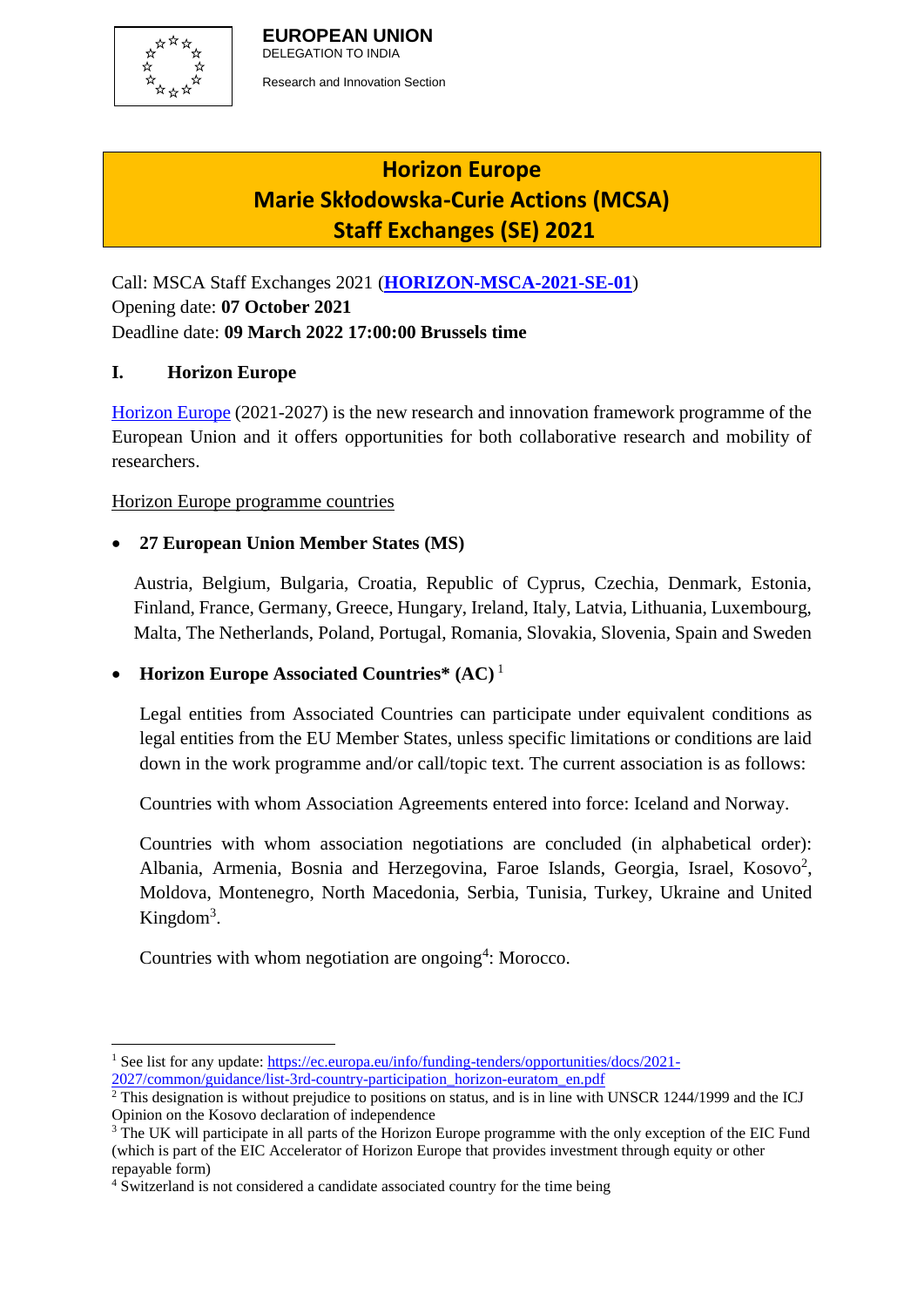#### Marie Skłodowska-Curie Actions (MSCA)

Under the Horizon Europe, the MSCA programme aims at creating an excellent research base in Europe by offering research and training grants to equip researchers with new knowledge, skills, international as well as inter-sectoral experience. It is open to all research domain (bottom-up principle) and researchers with any nationality. There are four different Actions with different objectives, aiming at creating scientific excellence:

- [MSCA Doctoral Networks](https://ec.europa.eu/info/funding-tenders/opportunities/portal/screen/opportunities/topic-details/horizon-msca-2021-dn-01-01;callCode=null;freeTextSearchKeyword=MSCA;matchWholeText=true;typeCodes=1;statusCodes=31094501,31094502;programmePeriod=null;programCcm2Id=null;programDivisionCode=null;focusAreaCode=null;destination=null;mission=null;geographicalZonesCode=null;programmeDivisionProspect=null;startDateLte=null;startDateGte=null;crossCuttingPriorityCode=null;cpvCode=null;performanceOfDelivery=null;sortQuery=sortStatus;orderBy=asc;onlyTenders=false;topicListKey=callTopicSearchTableState)
- [MSCA Staff Exchanges](https://ec.europa.eu/info/funding-tenders/opportunities/portal/screen/opportunities/topic-details/horizon-msca-2021-se-01-01;callCode=null;freeTextSearchKeyword=MSCA;matchWholeText=true;typeCodes=1;statusCodes=31094501,31094502;programmePeriod=null;programCcm2Id=null;programDivisionCode=null;focusAreaCode=null;destination=null;mission=null;geographicalZonesCode=null;programmeDivisionProspect=null;startDateLte=null;startDateGte=null;crossCuttingPriorityCode=null;cpvCode=null;performanceOfDelivery=null;sortQuery=sortStatus;orderBy=asc;onlyTenders=false;topicListKey=callTopicSearchTableState)
- [MSCA Postdoctoral Fellowships](https://ec.europa.eu/info/funding-tenders/opportunities/portal/screen/opportunities/topic-details/horizon-msca-2022-pf-01-01;callCode=null;freeTextSearchKeyword=MSCA;matchWholeText=true;typeCodes=1;statusCodes=31094501;programmePeriod=null;programCcm2Id=null;programDivisionCode=null;focusAreaCode=null;destination=null;mission=null;geographicalZonesCode=null;programmeDivisionProspect=null;startDateLte=null;startDateGte=null;crossCuttingPriorityCode=null;cpvCode=null;performanceOfDelivery=null;sortQuery=sortStatus;orderBy=asc;onlyTenders=false;topicListKey=callTopicSearchTableState) and
- [MSCA COFUND](https://ec.europa.eu/info/funding-tenders/opportunities/portal/screen/opportunities/topic-details/horizon-msca-2021-pf-01-01;callCode=null;freeTextSearchKeyword=MSCA;matchWholeText=true;typeCodes=1;statusCodes=31094501,31094502;programmePeriod=null;programCcm2Id=null;programDivisionCode=null;focusAreaCode=null;destination=null;mission=null;geographicalZonesCode=null;programmeDivisionProspect=null;startDateLte=null;startDateGte=null;crossCuttingPriorityCode=null;cpvCode=null;performanceOfDelivery=null;sortQuery=sortStatus;orderBy=asc;onlyTenders=false;topicListKey=callTopicSearchTableState)

This flyer outlines the scope and modalities to participate in the [Staff Exchanges](https://ec.europa.eu/info/funding-tenders/opportunities/portal/screen/opportunities/topic-details/horizon-msca-2021-se-01-01;callCode=null;freeTextSearchKeyword=MSCA;matchWholeText=true;typeCodes=1;statusCodes=31094501,31094502;programmePeriod=null;programCcm2Id=null;programDivisionCode=null;focusAreaCode=null;destination=null;mission=null;geographicalZonesCode=null;programmeDivisionProspect=null;startDateLte=null;startDateGte=null;crossCuttingPriorityCode=null;cpvCode=null;performanceOfDelivery=null;sortQuery=sortStatus;orderBy=asc;onlyTenders=false;topicListKey=callTopicSearchTableState) (SE) Action. The flyer aims at helping the Indian scientific community and innovators in applying for the grant, providing guidance on the formalities to comply with and facilitating project preparation. It is without prejudice to the call text, topic conditions and documents provided in the call text itself as published in the Funding & Tenders Portal, which remains the basis for applying and should always be consulted in full (see [HE Main Work Programme 2021–2022 –](https://ec.europa.eu/info/funding-tenders/opportunities/docs/2021-2027/horizon/wp-call/2021-2022/wp-2-msca-actions_horizon-2021-2022_en.pdf) 2. Marie [Skłodowska-Curie Actions\)](https://ec.europa.eu/info/funding-tenders/opportunities/docs/2021-2027/horizon/wp-call/2021-2022/wp-2-msca-actions_horizon-2021-2022_en.pdf). It is also strongly recommended to consult the Guide for Applicants: [Guide for Applicants](https://rea.ec.europa.eu/system/files/2021-10/MSCA%20SE%202021%20-%20Guide%20for%20applicants_0.pdf)

# **II. MSCA - Staff Exchanges Action (SE)**

## **Objectives**

The [MSCA Staff Exchanges](https://ec.europa.eu/research/mariecurieactions/actions/staff-exchanges) Action (MSCA-SE) allows for exchanging of staff and sharing knowledge and ideas at all stages of the innovation chain. The scheme fosters a shared culture of research and innovation that welcomes and rewards creativity and entrepreneurship and helps turn ideas into innovative products, services or processes. It is open to research, technical, administrative and managerial staff supporting R&I activities from across the globe.

The MSCA-SE action funds short-term international, inter-sectoral and interdisciplinary mobility of R&I staff through so-called "secondments". The aim is to support the development of sustainable collaborative projects between different organisations from the academic and non-academic sectors (in particular SMEs/startups) based in Europe and beyond. Exchanged staff benefit from new knowledge, skills and career development perspectives and international exposure. Organisations will benefit from transfer of knowledge, increased collaborative networks and increased research and innovation capacities.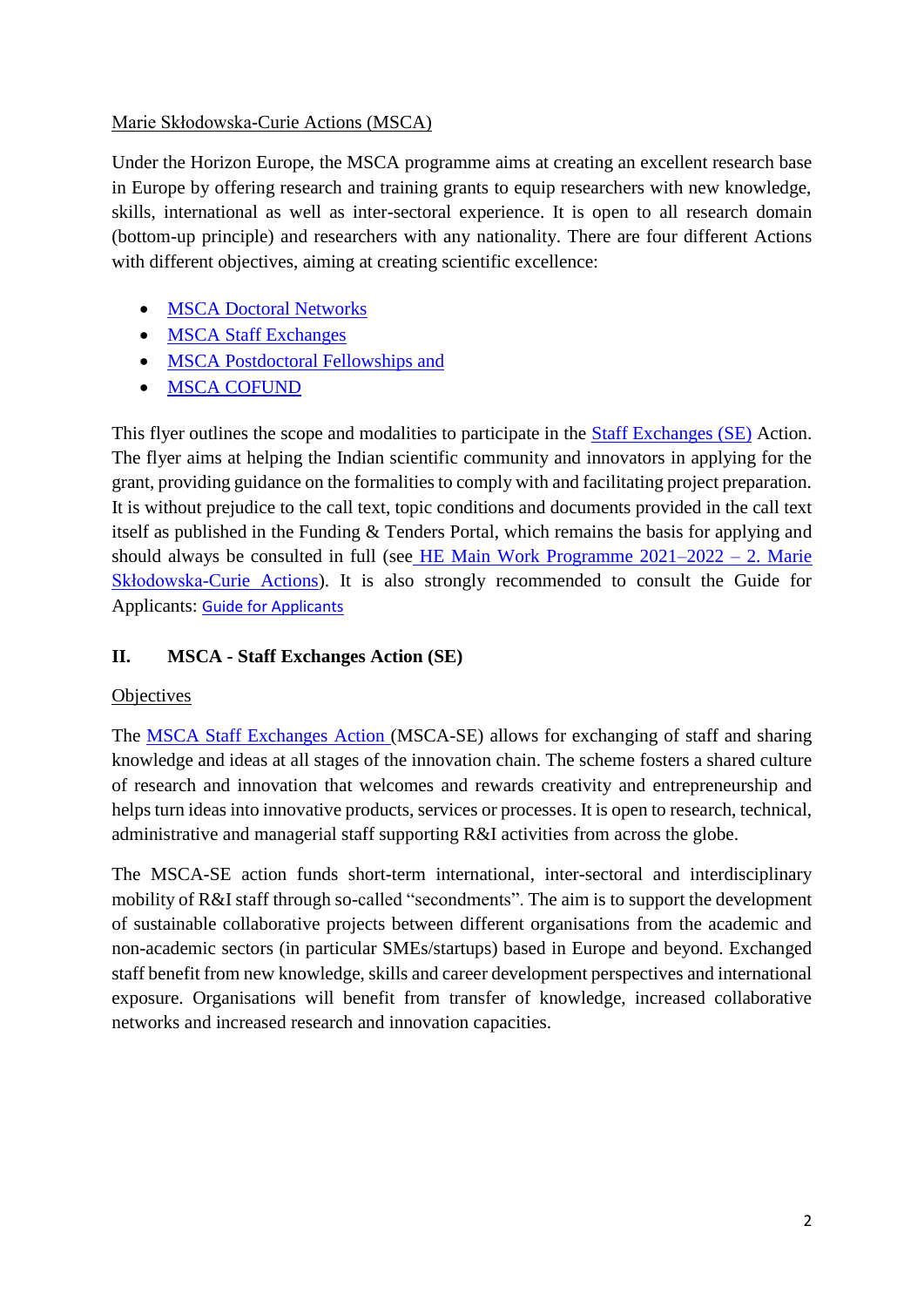# Research areas<sup>5</sup>

All disciplines (Science, Technology, Engineering, Mathematics, Social Sciences, Humanities and Economic Sciences) are eligible for funding. In other words, the calls are bottom-up i.e.: the field is freely chosen by the applicant (apart from some atomic energy research that is covered by the EURATOM Treaty)<sup>6</sup>.

#### Activities

The following activities are supported:

- Support implementation of a joint R&I project by seconding and/or hosting eligible staff members;
- Three dimensions of mobility: inter-sectoral, international and interdisciplinary;
- Networking activities, organisation of workshops and conferences;
- New skills acquisition and career development perspectives.

## Eligibility $^7$

The MSCA-SE is open to researcher, administrative and managerial staff. It could involve staff from academic and non-academic sectors<sup>8</sup>, based in Europe (see above list of EU Member States and Horizon Europe Associated Countries) and outside Europe (third countries/e.g. India).

Given the specific nature of MSCA-SE, additional eligibility criteria listed hereunder apply. This section also contains eligibility conditions, which apply during action implementation but cannot be verified at proposal stage.

#### Participating organisations

- Applications must be submitted by a **consortium** including at least three independent legal entities in three different countries, two of which established in a different EU Member State or Horizon Europe Associated Country;
- It is open to partnerships of universities, research institutions and non-academic organisations (in particular SMEs/startups) both from Europe and Third Country (e.g. India);

<sup>6</sup> [https://ec.europa.eu/research/participants/data/ref/h2020/other/call\\_ptef/pt/h2020-call-list-descr-msca](https://ec.europa.eu/research/participants/data/ref/h2020/other/call_ptef/pt/h2020-call-list-descr-msca-itn_en.pdf)[itn\\_en.pdf](https://ec.europa.eu/research/participants/data/ref/h2020/other/call_ptef/pt/h2020-call-list-descr-msca-itn_en.pdf)

**<sup>.</sup>** <sup>5</sup> [https://ec.europa.eu/info/funding-tenders/opportunities/docs/2021-2027/horizon/wp-call/2021-2022/wp-2](https://ec.europa.eu/info/funding-tenders/opportunities/docs/2021-2027/horizon/wp-call/2021-2022/wp-2-msca-actions_horizon-2021-2022_en.pdf) [msca-actions\\_horizon-2021-2022\\_en.pdf](https://ec.europa.eu/info/funding-tenders/opportunities/docs/2021-2027/horizon/wp-call/2021-2022/wp-2-msca-actions_horizon-2021-2022_en.pdf) page 95

<sup>7</sup> [https://rea.ec.europa.eu/system/files/2021-10/MSCA%20SE%202021%20-](https://rea.ec.europa.eu/system/files/2021-10/MSCA%20SE%202021%20-%20Guide%20for%20applicants_0.pdf) [%20Guide%20for%20applicants\\_0.pdf](https://rea.ec.europa.eu/system/files/2021-10/MSCA%20SE%202021%20-%20Guide%20for%20applicants_0.pdf)

<sup>&</sup>lt;sup>8</sup> Academic: consists of public or private higher education establishments awarding academic degrees, public or private non-profit research organisations whose primary mission is to pursue research, and international European interest organisations

Non-Academic: includes any socio-economic actor not included in the academic sector and fulfilling the requirements of the Horizon Europe Rules for Participation. Examples (not-exhaustive) include: industry (SMEs etc.), charities, NGOs, government/public bodies, national archives, libraries, mentors for Startups within an Incubator would qualify as eligible staff participant etc.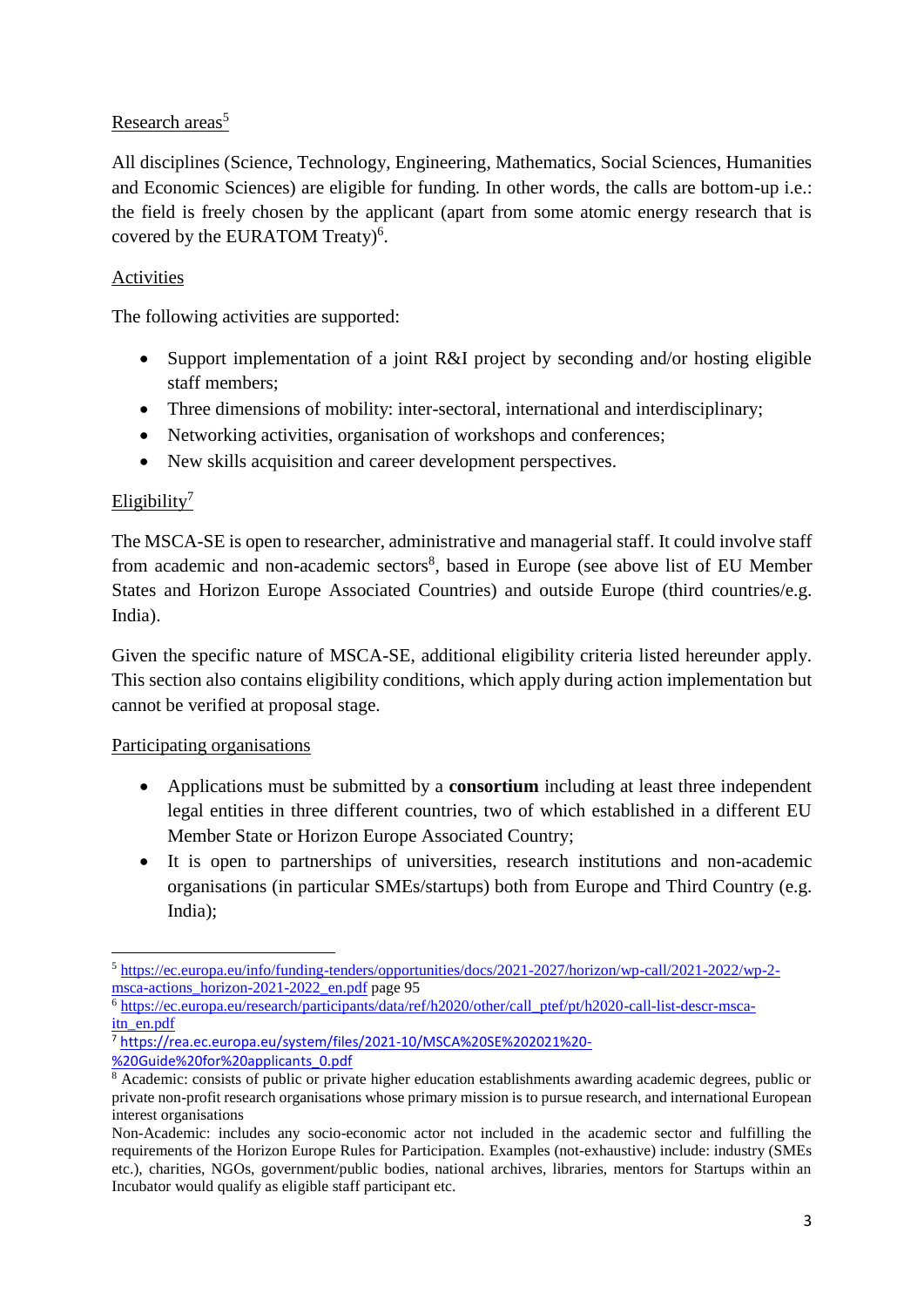- If all participating organisations are from the same sector (i.e. either only academic or only non-academic), there must be at least one organisation from a non-associated Third Country (e.g. India);
- Above this minimum number of three, the participation of organisations from any country is possible under the conditions provided by the Horizon Europe Rules for Participation and Dissemination.

#### Staff eligible for secondment

- Any type of staff contributing to proposed R&I activities (researchers, administrative staff, managerial staff, technical staff);
- Secondments are open for researchers at any career stage (from doctoral candidates $9$  to postdoctoral researchers<sup>10</sup>);
- Seconded staff members must be actively engaged in research and/or innovation activities for at least one month (full-time equivalent) at the sending institution before the first period of secondment;
- After the period of secondment, seconded staff should return to their sending institution, thus maximising the impact of the action for exchanging and sharing knowledge and long-term collaboration;
- Secondments must be among different countries.

#### Duration

- The **maximum** duration of the project is **48 months** from the starting date set out in the grant agreement;
- The overall EU contribution for MSCA Staff Exchanges amounts to a maximum of 360 person-months per project;
- Each staff member is seconded for a period of 1 to 12 months (may be split into several stays).

## **III. Funding**

1

Who and what is funded?

- Participants from European Union member states and countries associated to Horizon Europe are **automatically funded** and are called 'Beneficiaries'. They sign the HE Grant Agreement;
- Participants from low to middle-income third countries  $11$  are automatically eligible for funding. They are called 'Associated Partner' and do not sign the HE Grant Agreement.
- Participants from other non-European countries, notably the industrialised countries and the emerging economies (BRIC countries i.e. Brazil, Russia, **India** and China) and

<sup>9</sup> Enrolled for PhD programme at participating organisation/team

<sup>&</sup>lt;sup>10</sup> In possession of a doctoral degree. Possession of a doctoral degree is defined as a successfully defended doctoral thesis, even if the doctoral degree has yet to be awarded.

<sup>&</sup>lt;sup>11</sup> See page 2 on other third countries [https://ec.europa.eu/info/funding-tenders/opportunities/docs/2021-](https://ec.europa.eu/info/funding-tenders/opportunities/docs/2021-2027/common/guidance/list-3rd-country-participation_horizon-euratom_en.pdf) [2027/common/guidance/list-3rd-country-participation\\_horizon-euratom\\_en.pdf](https://ec.europa.eu/info/funding-tenders/opportunities/docs/2021-2027/common/guidance/list-3rd-country-participation_horizon-euratom_en.pdf)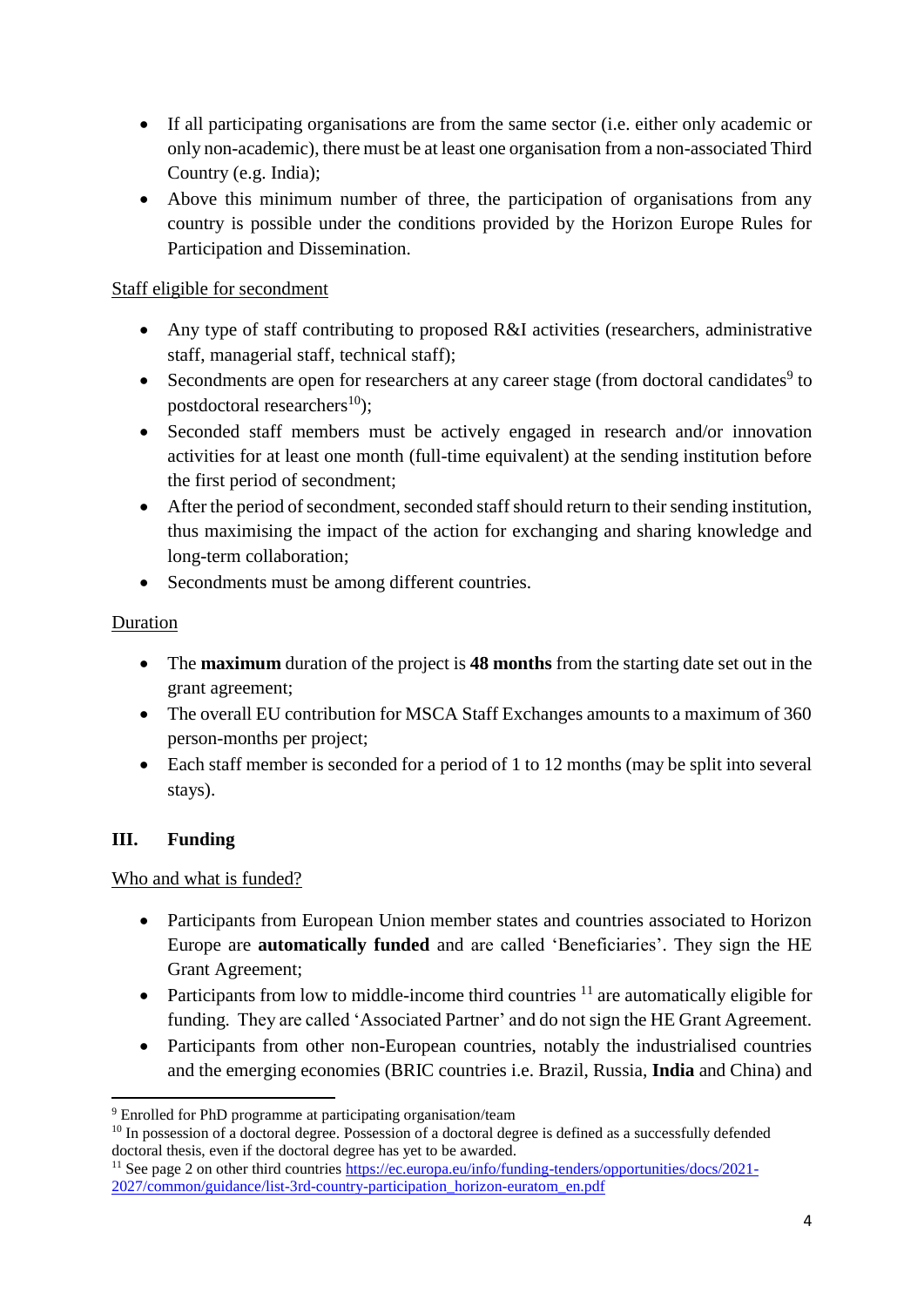Chile, are **not automatically eligible** for funding under Horizon Europe. They are called 'Associated Partner' and do not have to sign the HE Grant Agreement.

Funding for participation of Indian entities

If selected, the Indian entity will:

- $\rightarrow$  Bring in **own funding** (provided by institution or any other organisation; contribution in-kind);
- $\rightarrow$  Be funded by the Government of India if a Co-Funding Mechanism for that purpose has been set up (negotiations ongoing).

#### EU contribution and applicable unit costs:

The allocation of funding under a MSCA-SE action comes down to a top-up allowance for the seconded staff member contributes to travel, accommodation and subsistence costs related to the secondment. The following budget categories apply:

| <b>Staff member unit cost</b><br><b>Top-up allowance</b><br>Person/month (in euro) | <b>Institutional unit cost</b><br>Person/month (in euro) |                                         |
|------------------------------------------------------------------------------------|----------------------------------------------------------|-----------------------------------------|
|                                                                                    | <b>Research, training and</b><br>networking costs        | <b>Management</b> and<br>indirect costs |
| 2 300                                                                              | 1 300                                                    | 1 000                                   |

India contribution and applicable costs:

Secondment cost of Indian staff members visiting European partner organisations will be calculated as per the Indian national/institutional funding agency norms. The budget should cover: travel, insurance, visa, accommodation and subsistence costs related to the secondment.

## **IV. Evaluation and Award criteria**

Proposals will be evaluated by independent experts on the basis of the following award criteria:

- **Excellence** (which accounts for 50% of the score): quality and pertinence of the project's research and innovation objectives; soundness of the proposed methodology; quality of the proposed interaction between the participating organisations in light of the research and innovation objectives;
- **Impact** (30%): developing new and lasting research collaborations, improving research and innovation potential at the European and global level; credibility of the measures to enhance the career perspectives and employability of the researcher; suitability and quality of the measures to maximise expected outcomes and impacts; and magnitude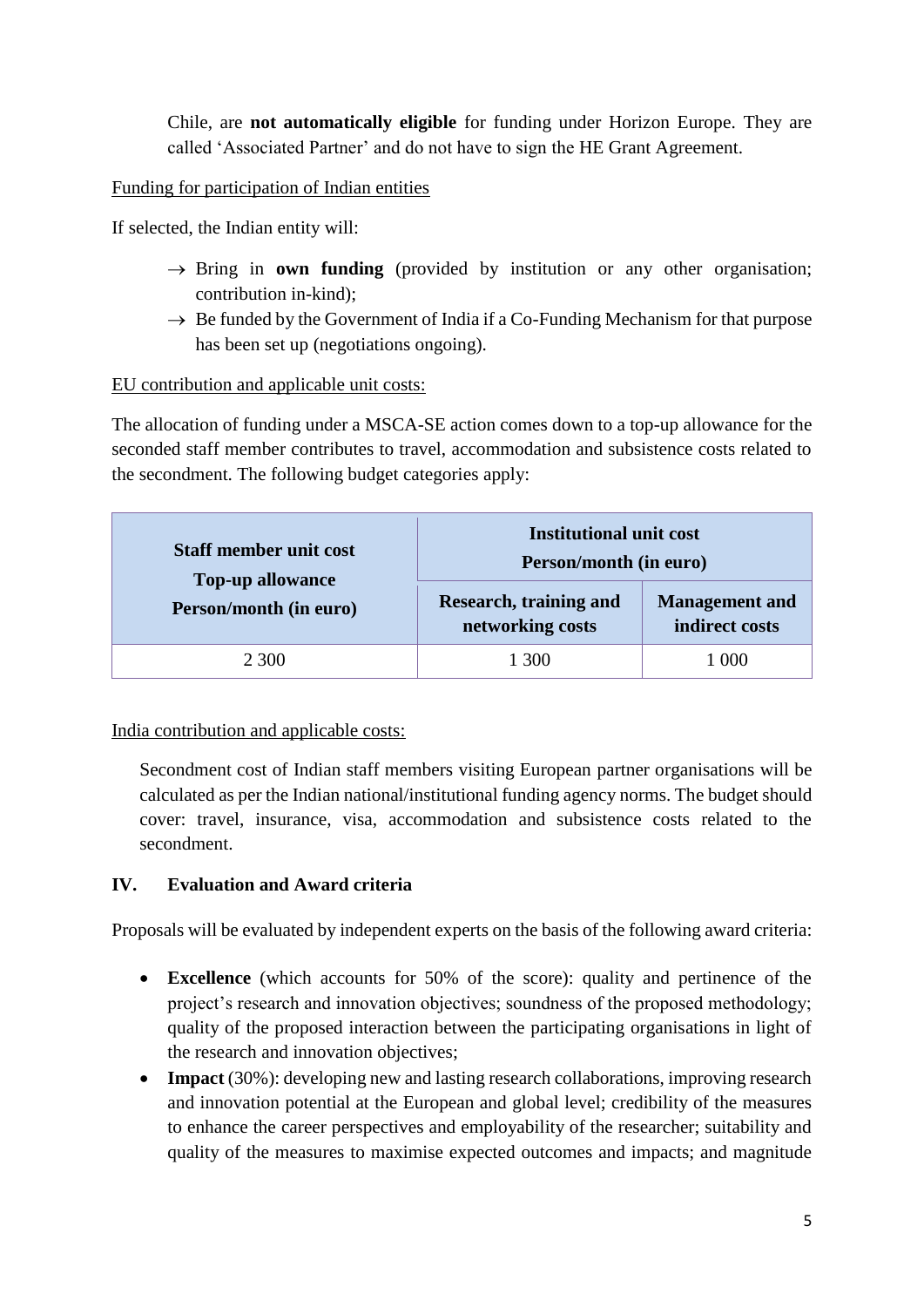and importance of the project's contribution to the expected scientific, societal and economic impacts;

• **Implementation** (20%): quality and effectiveness of the work plan, assessment of risks and quality and capacity and role of each participant, including hosting arrangements<sup>12</sup>.

If selected, Indian organisation(s), called 'Associated Partner', will not have to sign the Horizon Europe Grant Agreement but sign a '**Partnership Agreement**' with the beneficiary partner(s) to regulate the internal relationship among all the participating organisations in the project consortium.

# **V. Timeline**

- Call 2021: opening on 7 October 2021 and closing on 9 March 2022;
- The proposals will be evaluated from March 2022 to July 2022 and the outcome will be shared at the earliest by August 2022;
- The approximate date for signing the Grant Agreement and starting the project is October 2022.

# **VI. Application procedure**

The MSCA-SE call is published on the Funding [and Tenders Portal,](https://ec.europa.eu/info/funding-tenders/opportunities/portal/screen/opportunities/topic-details/horizon-msca-2021-se-01-01;callCode=null;freeTextSearchKeyword=;matchWholeText=true;typeCodes=0,1,2;statusCodes=31094501;programmePeriod=null;programCcm2Id=43108390;programDivisionCode=43108473;focusAreaCode=null;destination=null;mission=null;geographicalZonesCode=null;programmeDivisionProspect=null;startDateLte=null;startDateGte=null;crossCuttingPriorityCode=null;cpvCode=null;performanceOfDelivery=null;sortQuery=sortStatus;orderBy=asc;onlyTenders=false;topicListKey=topicSearchTablePageState) from where you can also download the important documents (e.[g. Guide for Applicants](https://rea.ec.europa.eu/system/files/2021-10/MSCA%20SE%202021%20-%20Guide%20for%20applicants_0.pdf) and [Work Programme\)](https://ec.europa.eu/info/funding-tenders/opportunities/docs/2021-2027/horizon/wp-call/2021-2022/wp-2-msca-actions_horizon-2021-2022_en.pdf) for your submission.

# **VII. Finding partners**

- Use your network;
- Use Partner search [Funding & Tenders Portal;](https://ec.europa.eu/info/funding-tenders/opportunities/portal/screen/how-to-participate/partner-search)
- [National Contact Points](https://ec.europa.eu/info/funding-tenders/opportunities/portal/screen/support/ncp) (NCP) for Horizon Europe;
- Search previously funded project [CORDIS](https://cordis.europa.eu/project/id/101022587)

## VIII. **Tips and Tricks (DO's and Not Do's)**

- Closely follow the call requirements: be in line with the action's objectives and expected outcomes;
- Follow available guidelines: use the structure provided in the template and address all the evaluation criteria;
- Highlight the international dimension: show that your proposal addresses policy priorities and/or societal challenges;
- Get a second opinion: have your proposal proof-read by a colleague and pre-screened by your NCP;
- Sustainability of collaboration: describe the benefits of cooperation and how they can go beyond this project;

<sup>1</sup> <sup>12</sup> [https://ec.europa.eu/info/funding-tenders/opportunities/docs/2021-2027/horizon/temp-form/ef/ef\\_he](https://ec.europa.eu/info/funding-tenders/opportunities/docs/2021-2027/horizon/temp-form/ef/ef_he-msca_en.pdf)[msca\\_en.pdf](https://ec.europa.eu/info/funding-tenders/opportunities/docs/2021-2027/horizon/temp-form/ef/ef_he-msca_en.pdf)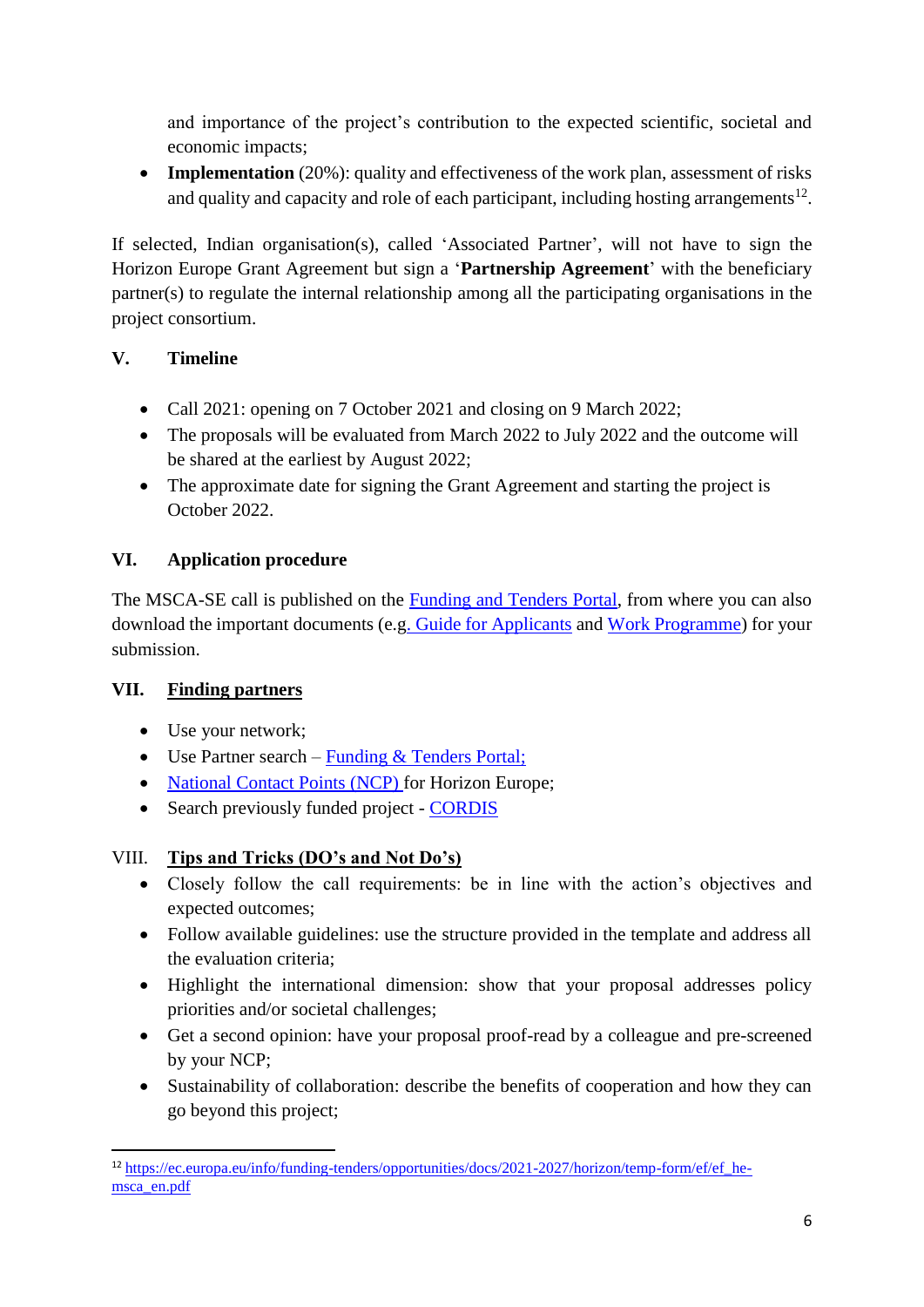• Contact your **NCP** (India has no [NCP](https://ec.europa.eu/info/funding-tenders/opportunities/portal/screen/support/ncp)s but NCPs of programme countries can help).

# **IX. Where can I get support?**

If you have questions get in touch with us

- EU DEL India | [delegation-india-ri@eeas.europa.eu](mailto:delegation-india-ri@eeas.europa.eu)
- EURAXESS India | [india@euraxess.net](mailto:india@euraxess.net)
- MSCA National Contact Points: check [here](https://ec.europa.eu/info/funding-tenders/opportunities/portal/screen/support/ncp;sortQuery=country;functions=5)